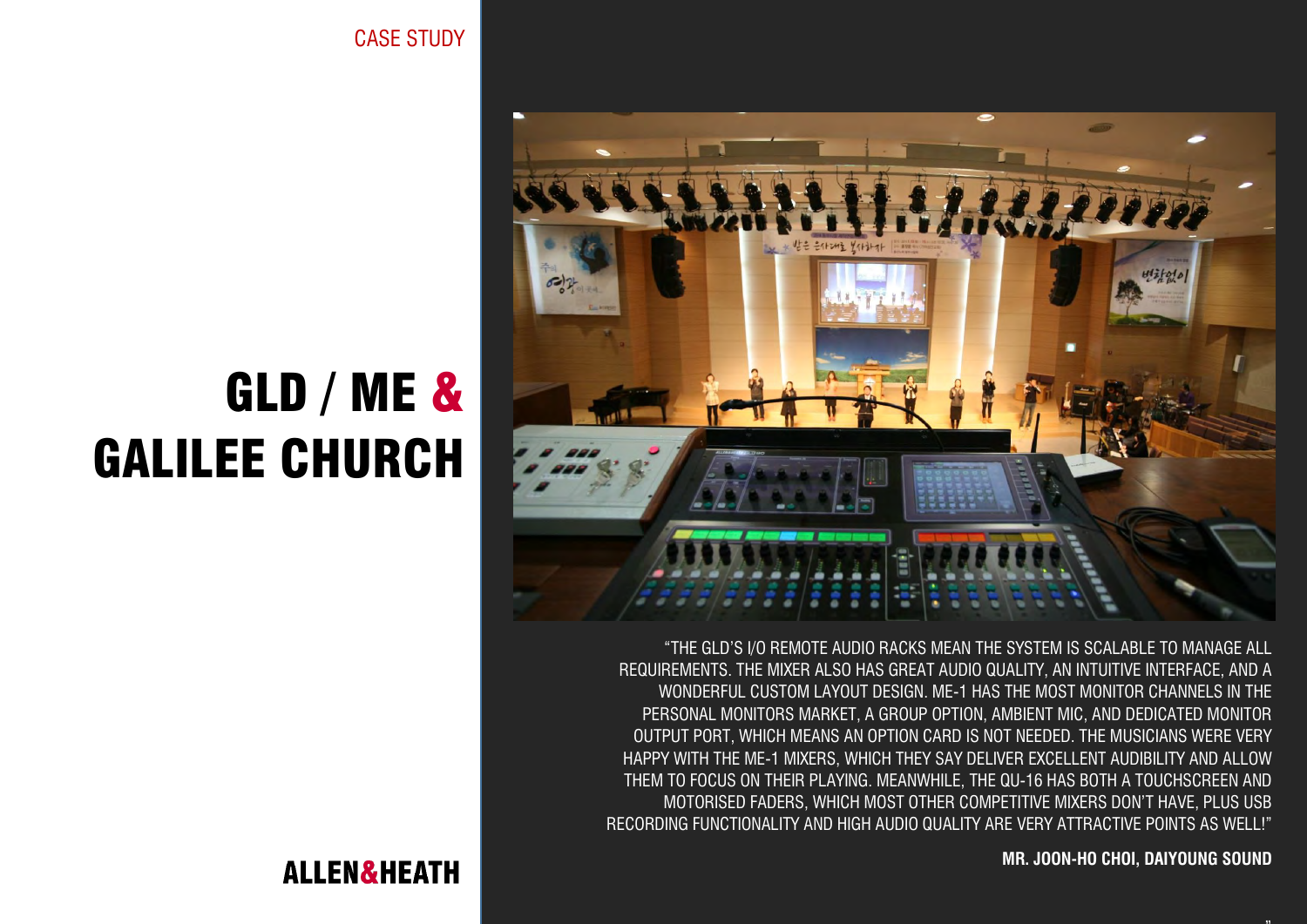

# GLD / ME & GALILEE CHURCH

#### **The Requirement**

Established for over 40 years, Ulsan Galilee Church expanded its sanctuary with the construction of a new building comprising an 800 capacity main worship area, seminar rooms, library and café, for church members and the local community. The church required a new audio system, including a separate monitor system for singers and band members, and the ability to record and broadcast.

## **ALLEN&HEATH**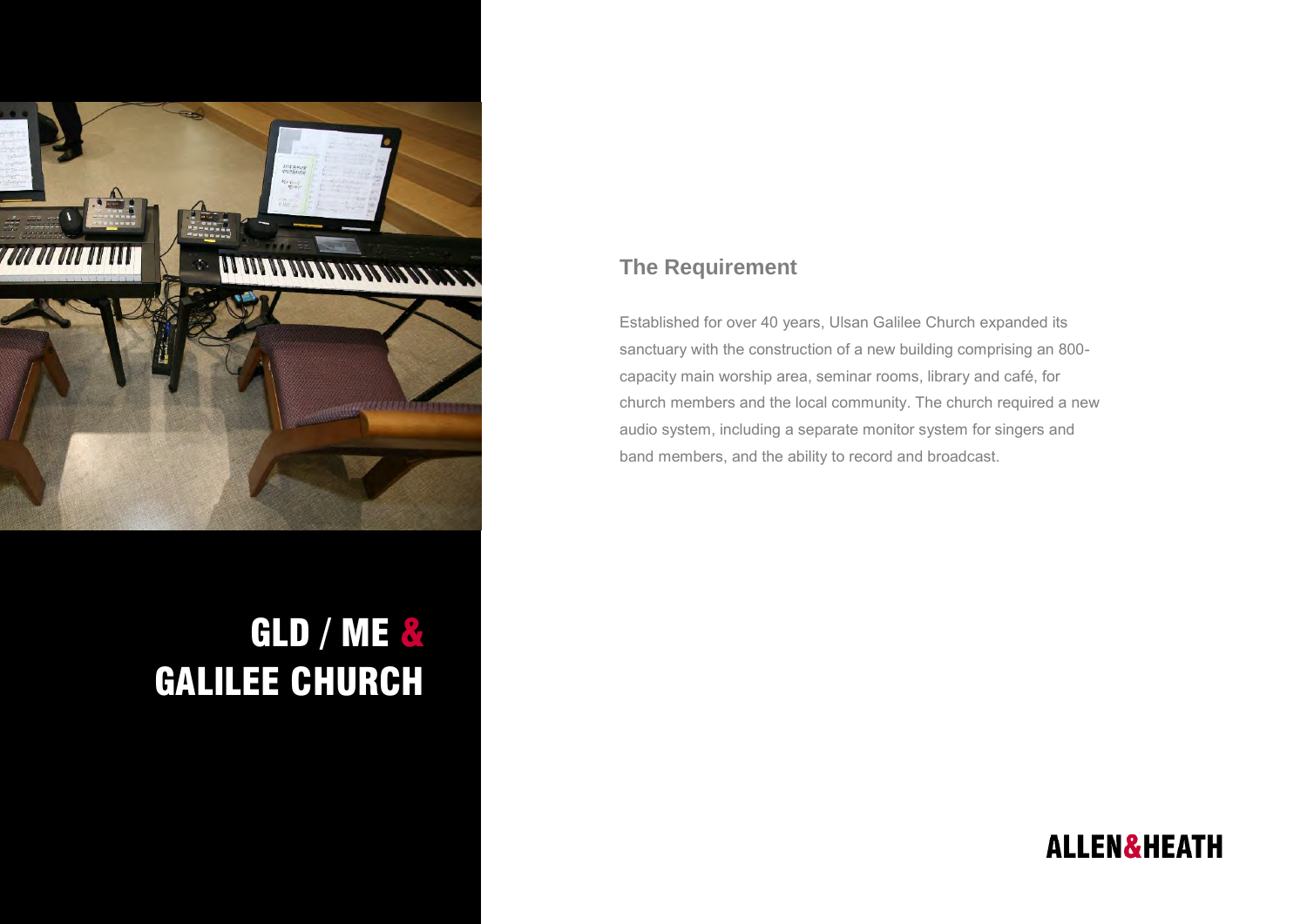#### **The Solution**

Supplied by Allen & Heath's South Korean distributor, Sama ProSound Co.,Ltd, and installed by Daiyoung Sound, a GLD-80 and AR2412 and AR84 remote IO racks were selected to manage FOH and monitors, with additional ME personal monitor system, whilst a Qu-16 was installed in the control room to manage all recording, playback and broadcasting.

The system is set up to enable control at FOH position and in the control room at the same time. The GLD-80 mixer is installed at FOH with the AR audio racks at the side of the stage connected via single CAT5 cable to reduce cable wiring.

At first, the church had doubts about installing a digital system since they had not used one before and do not have many experienced audio engineers on staff but GLD's sound quality and additional features, such as the GLD Remote iPad app and GLD Editor control software, exceeded their expectations. The Qu-16 was selected because of its motorised faders, scene recall, and it has the most I/O in its price range.



### **ALLEN&HEATH**